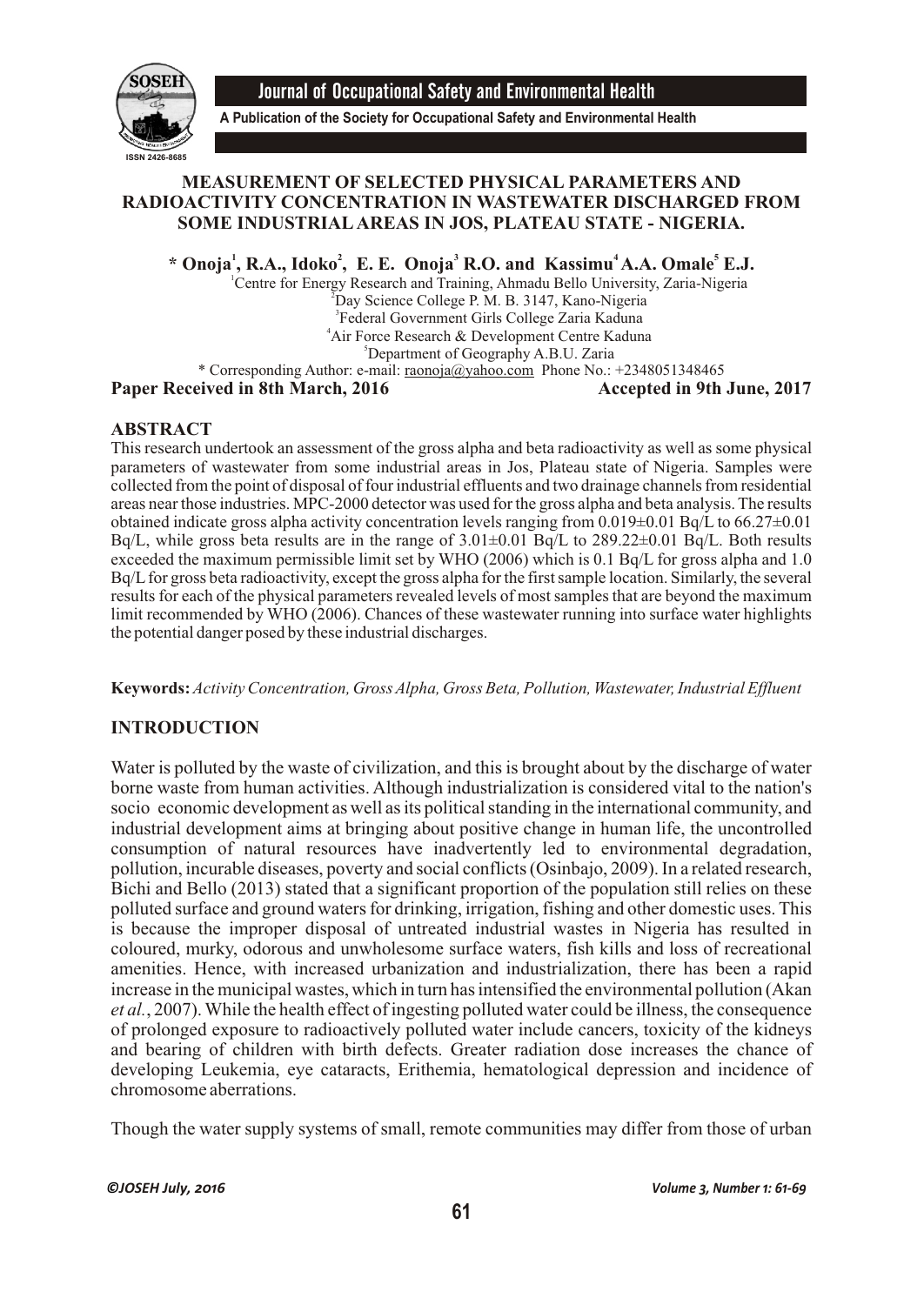centres quite often base on economic and environmental factors, as stated by Ross *et al.* (2011), the available fresh water in the world is a paltry 2.5 % of the total water resources and the accessible fresh water is an insignificant chunk of the fraction available (Giwa, 2014). Therefore, there has been growing awareness of the need for effective treatment of various effluents before discharging into any public water body. Pollution was observed by Egwuonu *et al.* (2012) to be fast becoming a modern day evil that is raking in some dangerous effects on human health and well-being. Consequently, Water which should be a blessing to life becomes a carrier of poisons, toxicants and pathogens leading to dreadful diseases that cause death (Olaniyi, *et al.*, 2012). In developing countries like Nigeria, lack of safe drinking water is one of the serious threats to human health and as a result of that, rivers, streams, well and borehole waters are often used as alternative to the scarce pipe-borne water for drinking and domestic activities without any treatment (Abdullahi *et al.*, 2016). Pollution may be defined according to Ezeohu and Ugwuishiwu (2011) as the introduction by man into the environment of substances or energy liable to cause hazards to human health, harm to living resources and ecological system, damage to structure or amenity, or interference with legitimate uses of the environment. Wastewater however, is any water that has been adversely affected in quality by anthropogenic influence (Wikipedia, 2016). These effluents released on the land or into water will ultimately leach to ground water and lead to contamination (Bernard and Ogunleye, 2015), and these disposed materials often contain radionuclides.

Alpha and beta emitters are considered the most important with respect to the potential internal radiation exposure to humans (Faanu *et al*., 2016). Some emitters of gross alpha particles include Uranium and Radium-226 which occur mostly in nature. Emitters of beta particles and photons include Radium-228 and Tritium which are primarily man-made radioactive contaminants associated with operating nuclear power plants, facilities that use radioactive materials for research and manufacturing, or facilities that dispose of radioactive materials (Lesikar, 2006). At high exposure levels, these emitters are believed to cause cancer in humans.

In some cases, the inadvertent release of radioactive materials into the environment creates concern for health and wellbeing of humans and other organisms living in an area. Ogundare and Adekoya (2015) defined radioactive contamination of the environment as any increase in the natural background radiation arising out of human activities involving the use of naturally occurring or artificially produced radioactive substances. This happens majorly due to a loss of control of radioactive materials during the production or use of radio isotopes. Such contamination could be occasional, accidental or continuous. Contamination of the food chain occur as a result of direct deposition of these radionuclides on plant leaves, fruits, tubers and root uptake from contaminated soil or water and animals ingesting contaminated plants, soil or water (Avwiri *et al.*, 2011). Meindinyo and Agbalagba (2012) also noted that these perceived consequences of the consumption of foodstuff and vegetables from these polluted soil and the consumption of untreated and unregulated water and the attending radiological burden has triggered various environmental studies.

 Radioecology is the study of the fate and effects of radioactive materials in the environment. An important component of radioecology is concerned with the assessment and prediction of the movement and concentration of these radioactive contaminants in the environment in general, and particularly in food chains that may lead to humans. Primary concern is focused on agricultural pathways through which a radionuclide may enter the human food chain through crop plants or other products of domestic livestock (Mc Graw-Hill, 2007).

# **MATERIALS AND METHODS**

# **Materials**

The materials and reagents used during this research are listed in Table 1.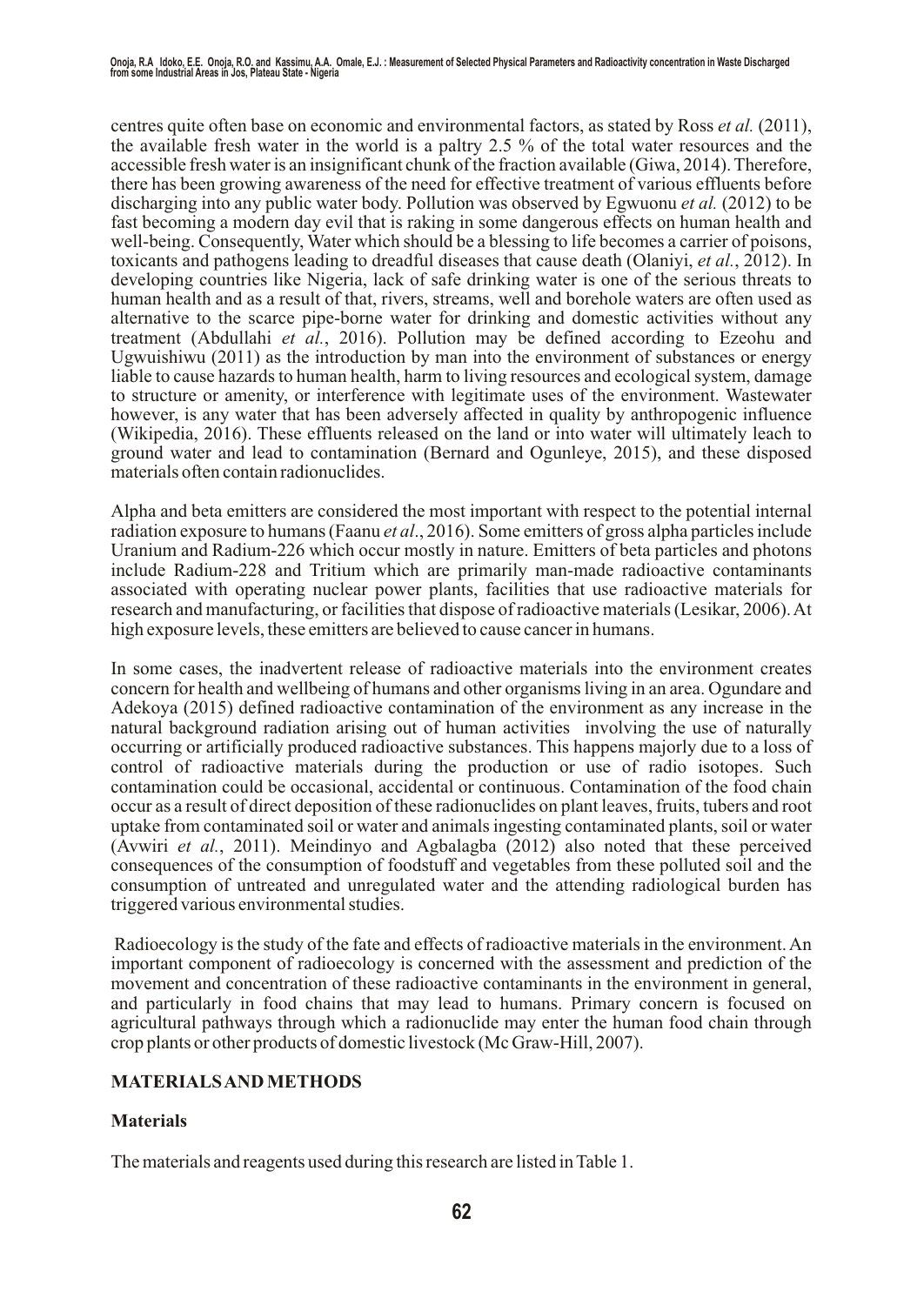| S/No | <b>Materials</b>                      | S/No | <b>Materials</b>         |
|------|---------------------------------------|------|--------------------------|
|      | 6 Plastic containers of 2 Litres each | 15   | Desiccator               |
| 2    | <b>Beakers</b>                        | 16   | Gooch Funnel             |
| 3    | Hot plates                            | 17   | Rubber Adapter           |
| 4    | Fume Cupboard                         | 18   | <b>Filtering Flask</b>   |
| 5    | Ceramic Dishes                        | 19   | Pair of tongs            |
| 6    | Cotton Wool                           | 20   | <b>Evapourating Dish</b> |
| 7    | Planchetes                            | 21   | Oven                     |
| 8    | MPC 200 Detector                      | 22   | $5\%$ HNO <sub>3</sub>   |
| 9    | pH Meter                              | 23   | Distilled Water          |
| 10   | Mercury in Glass Thermometer          | 24   | Detergent                |
| 11   | Magnetic Stirrer                      | 25   | Conc. $HNO3$             |
| 12   | <b>Tissue Paper</b>                   | 26   | Acetone                  |
| 13   | Glass Fibre Filter Paper              | 27   | Ethanol                  |
| 14   | <b>Electronic Weighing Scale</b>      | 28   | Potassium Chloride       |

**Description of Study Area**

The areas under study are the industrial sites of Yakubu Gowon way and Zawan, situated in Jos south of Plateau state, Nigeria, and having a geographical coordinates of  $9.917^{\circ}$ N and  $8.900^{\circ}$ E. The major industries in this part of the city include; Grand Cereals and Oil Mills Limited, Coca Cola Company, Nasco Group of Companies, Amo Byng Nigeria Limited, etc. The industrial sites were selected based on their appreciable size and location amongst other criteria.

#### **Sample Collection**

One sample each was collected from the terminals of the drainage pipes from within and outside the premises of the industrial site of Yakubu Gowon Road and labeled as Y1 and Y2 respectively. Two other samples were collected at discharge points of industrial sites in Zawan and labeled Z3 and Z4. The last set of samples were collected from residential areas not far from the previous sites and then labeled R5 and R6 respectively. This brings the total number of samples collected to six.

In preparation for sample collection, six plastic containers of 2 liters capacity each were thoroughly washed with non-ionic detergent and soaked inside  $5\%$  HNO, for 24 hours for effective cleansing, after which they were again rinsed with distilled water. Each used container was first rinsed properly with the water sample in order to minimize possible contamination from the original contents of the container. The sample effluents were then collected from the various outlets, leaving an air space for possible gas expansion and the containers were labeled appropriately. Each of the sample was acidified with concentrated  $HNO<sub>3</sub>$  to reduce the pH to 2. The selected samples were prepared for laboratory analysis.

### **Sample Preparation**

At the Laboratory at the Centre for Energy Research and Training Zaria, the samples were agitated. 1000 cm<sup>3</sup> of each sample was poured into a beaker and evapourated on a hot plate at a temperature of 50°C to 60°C in a fume cupboard to a volume of 50 cm<sup>3</sup>. It was then transferred into a pre-weighed ceramic dish that was previously cleaned with acetone and cotton wool to avoid contamination of the samples. The samples were further evapourated to dryness using hot plates until a constant weight was obtained; hence, the weight of the residue was deduced after the sample became cold. These dry residues were spread uniformly on a planchet and a few drops of ethanol was added and allowed to dry, after which it was taken for counting.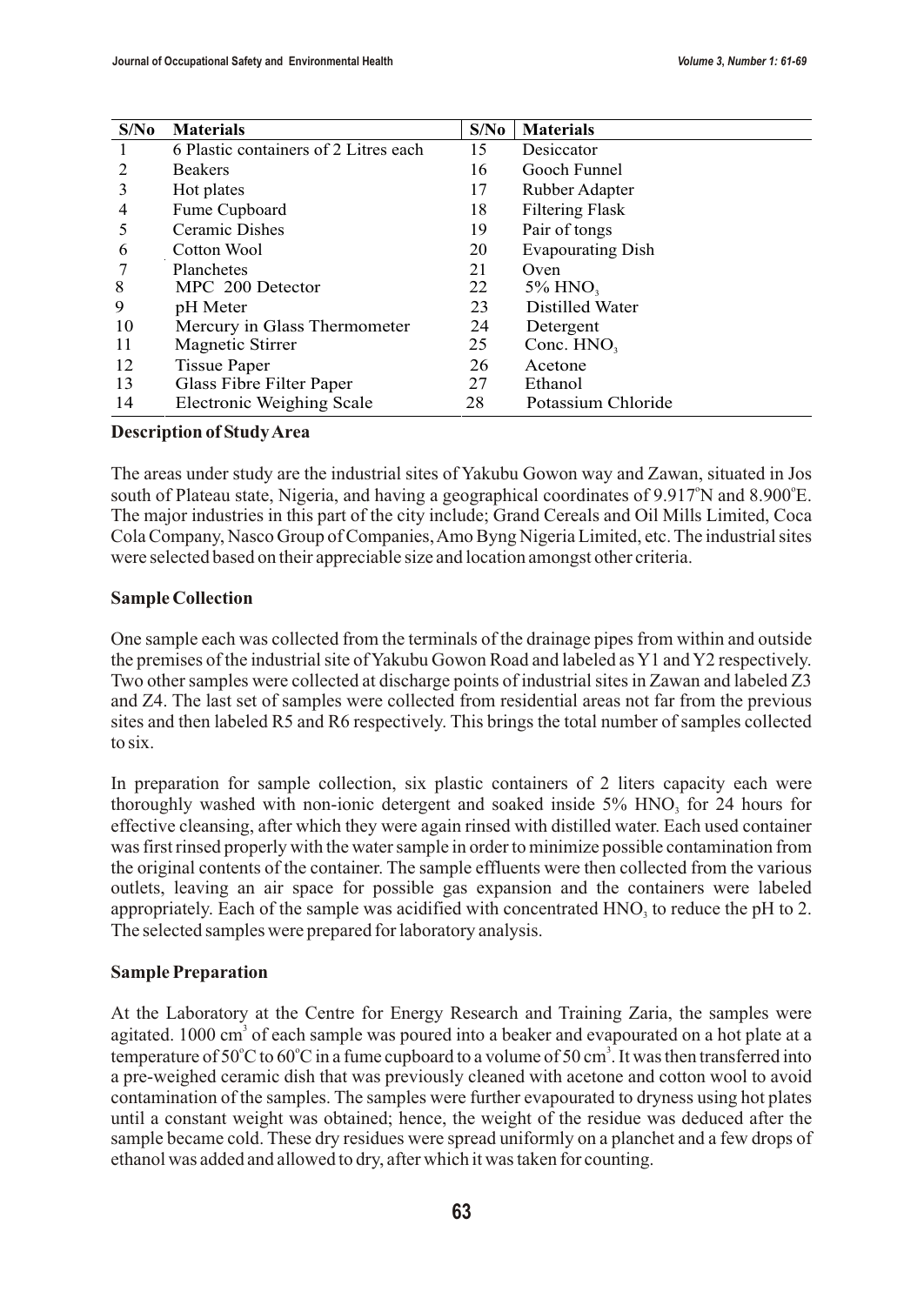### **Sample Analysis**

The counting equipment used was the MPC-2000 detector. The sample analysis was carried out using standard method accuracy to American wastewater parameter determination of 1996, and equipment manufacturer specification.

### **RESULTS AND DISCUSSIONS**

### **Gross Alpha and Beta Results**

The results obtained from the analysis of the Gross alpha and beta radioactivity in effluents from selected industrial and residential areas in Jos, plateau state, are displayed in Table 2. *Table 2: Results of Gross Alpha and Beta Radioactivity of Water Samples*

| <b>Sample Identity</b> | Alpha Activity (Bq/L) | <b>Beta Activity (Bq/L)</b> |
|------------------------|-----------------------|-----------------------------|
|                        | $0.019 \pm 0.01$      | $3.330 \pm 0.01$ 0.01       |
| Y <sub>2</sub>         | $1.020 \pm 0.001$     | $3.010\pm0.01$ 0.01         |
| Z3                     | $66.270 \pm 0.0101$   | 289.220±0.010.01            |
| Z4                     | .260 $\pm$ 0.01.01    | $5.160 \pm 0.01$ 0.01       |
| R <sub>5</sub>         | .260 $\pm$ 0.01.01    | $4.010\pm0.01$ 0.01         |
| R <sub>6</sub>         | .490±0.01.01          | $4.290 \pm 0.01$ 0.01       |
| Average                | $1.890 \pm 0.0101$    | $51.500\pm0.01$ 0.01        |

Water samples from the study area exhibit gross alpha activity concentration values which range from 0.019 Bq/L near Yakubu Gowon road to 66.270 Bq/L at Zawan and having a calculated average value of 11.890 Bq/L as shown in Table 2. This implies a high presence of radionuclide in those effluents and could constitute radioactive hazard to people around there.

The gross beta activity concentration ranges from 3.010 Bq/L at the second sample site near Yakubu Gowon road to 289.220 Bq/L at the first sample point of Zawan with an average value of 51.500 Bq/L. The chart in Figure 2 compares the activity concentration result for alpha with the WHO limit for drinking water.

The measured values of gross alpha activity concentration for the sample points were found to be higher than the WHO (2006) recommended level except the result of Y1 sample point which is 0.019 Bq/L. In the case of gross beta radioactivity, test results showed that the activity concentrations of all the water samples are higher than the WHO limit. The average gross alpha activity concentration in the water sample is 11890% higher than the WHO limit of 0.1Bq/L, while the mean gross beta activity concentration is 5150% higher than the WHO recommended level of 1.0Bq/L.



*Figure 1: Comparison of Alpha Activity Concentration of Experimental Result with WHO Limit*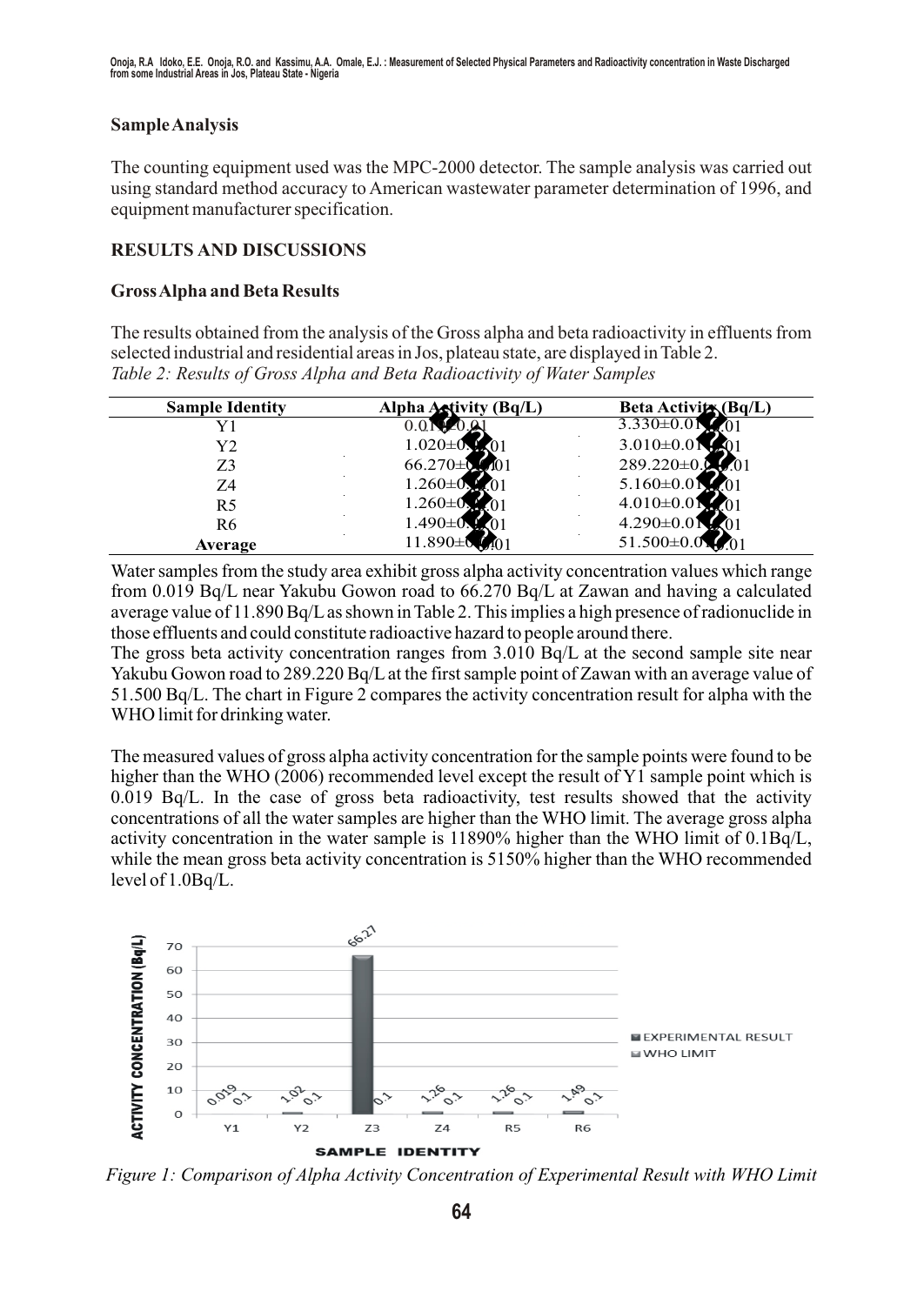Figure 1 above reveals that alpha activity concentration for Z3 was higher than the WHO (2006) maximum contaminant level of 0.1 Bq/L for water by 66270%, the results from four other sample points are still slightly higher, while that from Y1 falls safely below the contaminant limit.



*Figure 2: Comparison of Beta Activity Concentration of Experimental Result with WHO Limit*

Similarly, the beta activity concentration chart shows that though all the sample points have higher activities than the WHO (2006) maximum contaminant limit of 1 Bq/L, Z3 sample point particularly exhibits the highest contamination level, as revealed in figure 3 to be 28922% higher than the set limit..

### **The Physical Parameters**

The results of the selected physical parameters measured were also presented in Table 3. *Table 3: Results of the physical parameters of the samples*

| <b>Sample Identity</b> | pH                                    | Electrical<br>Conductivity<br>(s/cm) | <b>Total Dissolved</b><br>Solid $(mg/L)$ | <b>Temperature</b><br>$({}^0C)$ |
|------------------------|---------------------------------------|--------------------------------------|------------------------------------------|---------------------------------|
| Y1                     | 8.46                                  | 729                                  | 366                                      | 27.4                            |
| Y <sub>2</sub>         | 10.99                                 | 3999                                 | 2000                                     | 27.7                            |
| Z4                     | 5.86                                  | 51                                   | 25                                       | 27.5                            |
| R <sub>5</sub>         | 8.58                                  | 14                                   | −                                        | 28.0                            |
| R <sub>6</sub>         | 4.32                                  | 2872                                 | 1434                                     | 27.5                            |
| <b>WHO LIMIT</b>       | $6.50 - 8.00$<br><del>0.J0 0.00</del> | 2250                                 | 2000                                     | 30.0                            |

Sample Z3 has high density and therefore the pH meter could not be used effectively on it, so it was excluded in the Table 3. Figure 3 shows that the pH values for all the sample points fall outside the range of allowable level by WHO (2006), which is 6.5 -8. While effluents from Z4 and R6 sample points have lower pH values, samples from all the other locations have higher pH values. Low pH increases the corrosivity of materials, and generally, pH outside permissible level adversely affects the availability of plant nutrients, heavy metal concentrations, growth of Algae and micro organisms (Akan *et al,* 2007).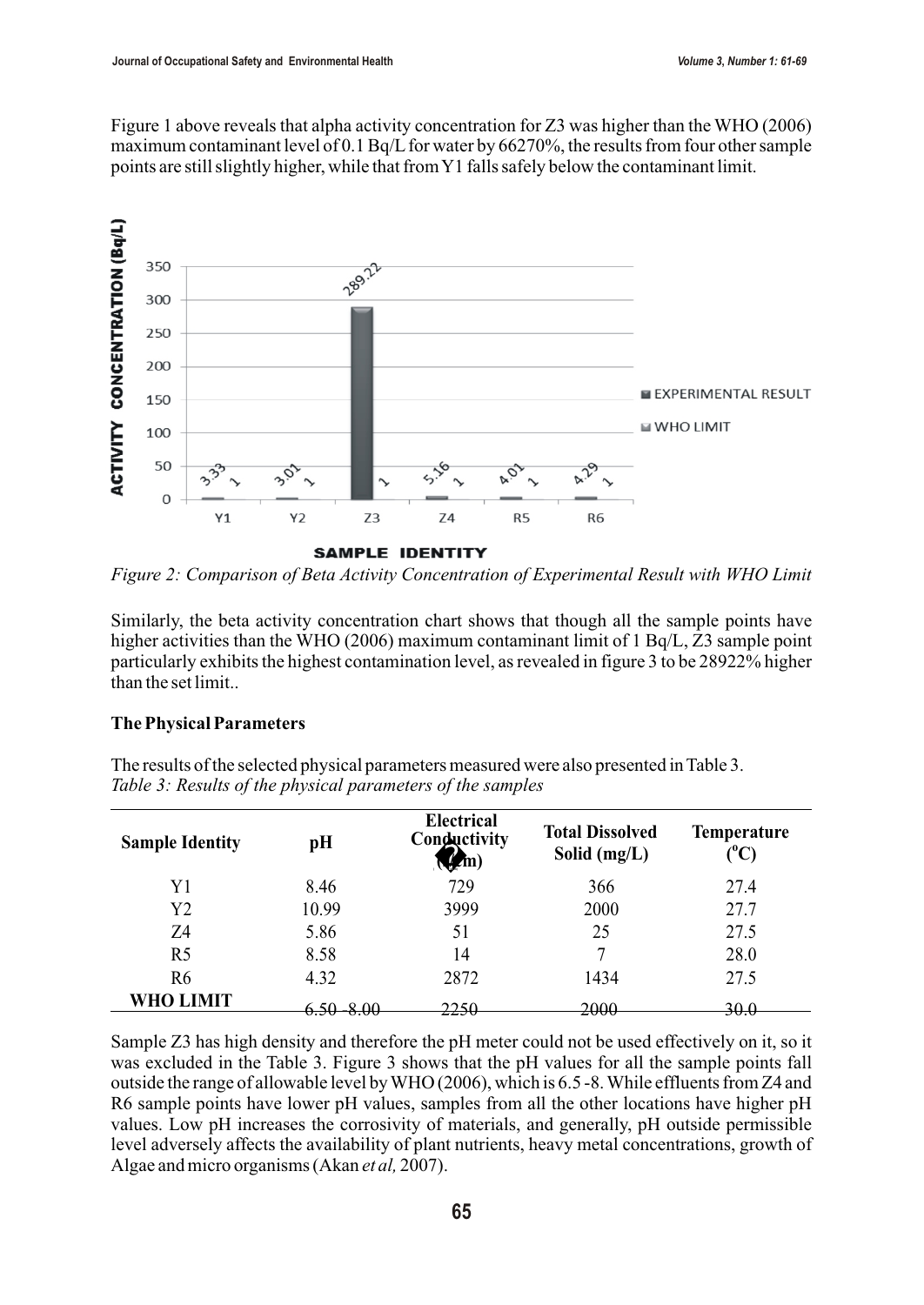

*Figure 3: Comparison of Experimental Result for pH with WHO (2006) Limit*

The Electrical Conductivity values for the wastewater samples from Y1, Z4 and R5 sample points are within safe limit, but that of Y2 and R6 sample locations are higher than the WHO (2006) limit. This can be inferred from Figure 4. The electrical conductivity of water is directly linked to the concentration of ions and their mobility. These ions in water act as electrolytes and conduct electricity.



*Figure 4: Comparison of Experimental Result for Electrical Conductivity with WHO (2006) Limit*

It was observed from the line graph of Figure 5 that none of the sample locations have total dissolved solid value higher than the maximum permissible limit, which range from 320mg/L to 2000 mg/L. The peak value at Y2 is exactly 2000mg/L while Y1 and R6 are also within the normal range. However, the fact that the samples from Z4 and R5 locations have values lower than the normal range shows that those samples are relatively clear. High TDS value increases the salinity of water and this could render it unhealthy for drinking or irrigation. Consumption of water with high TDS has been reported to cause disorders of alimentary canals, respiratory system, nervous system coronary system beside causing miscarriage and cancer (Reddy and Subba, 2001) as cited in (Bernard and Ogunleye, 2015).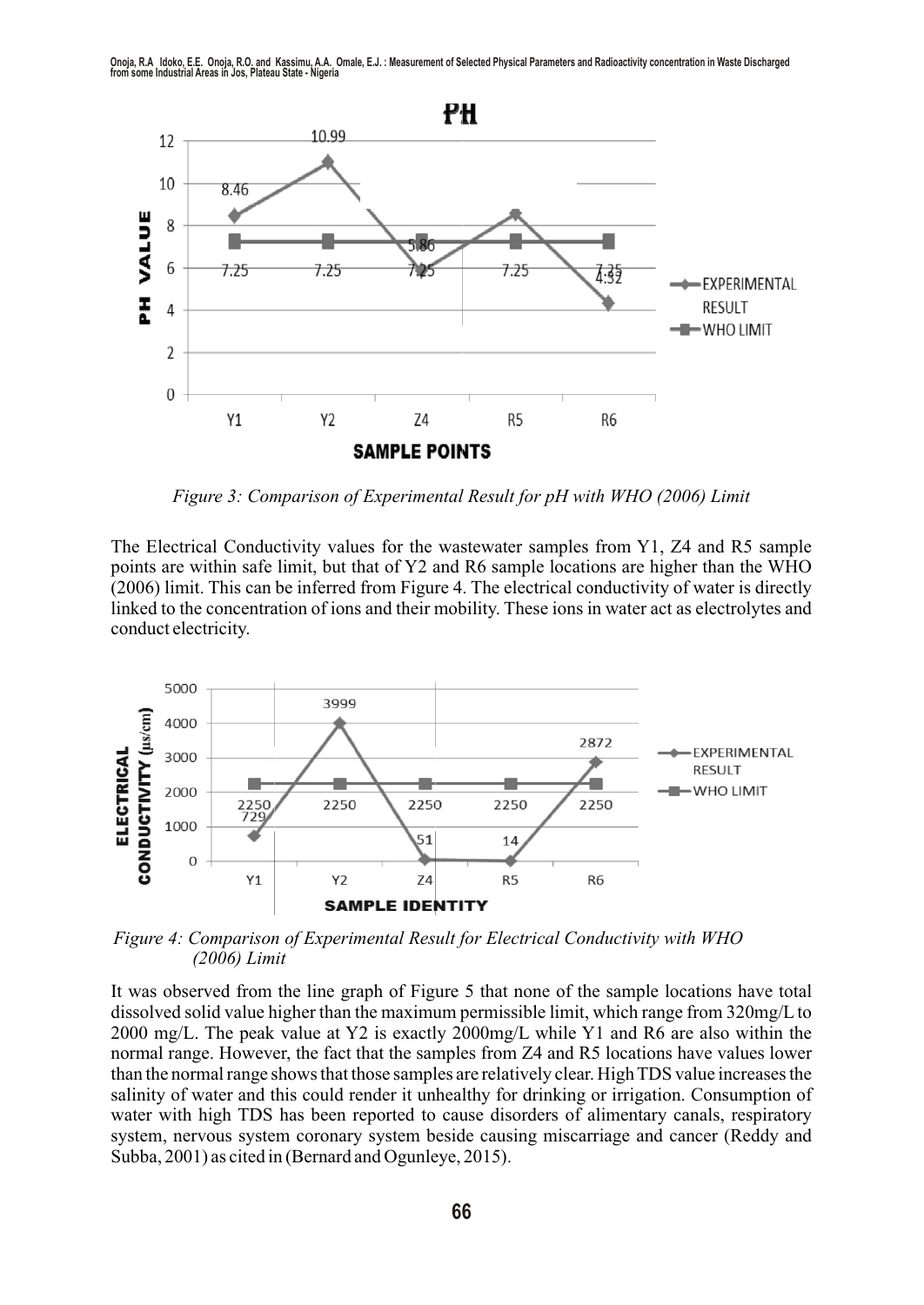

*Figure 5: Comparison of Experimental Result for Total Dissolved Solid with WHO Limit*

Finally, the measured temperatures of all the five sample locations fall below the expected temperature of 30°C in WHO (2006) guideline for irrigation water. This was expected especially as the temperature of Jos is usually lower than those of most towns in Nigeria.



*Figure 6: Comparison of Experimental Result for sample Temperature with WHO Limit*

#### **CONCLUSION**

The results of this study shows shows that the gross alpha activity concentration of all the sample point were higher than the WHO (2006) limit of0.1 Bq/L except that of Y1 sample point. The gross beta activity concentration for all the sample points were also discovered to be higher than the WHO (2006) maximum limit of 1Bq/L. Similarly, Results of some analysed physical parameters show that the pH of Z4 and R6 sample locations were lower than the WHO (2006) normal recommended range of 6.5 to 8.0, while that of Y1, Y2 and R5 were found to be higher than normal. The electrical conductivity result shows that Y2 and R6 samples conduct higher than the approved limit of 2250  $\sqrt{250}$  m whereas those of Y1, Z4 and R5 have lower values. For total dissolved solid, values from all the sample points were lower than the WHO (2006) limit of 2000 mg/L except for Y2 sample point which is exactly equal in magnitude to the limit. Finally, all recorded temperature were less than 30 °C.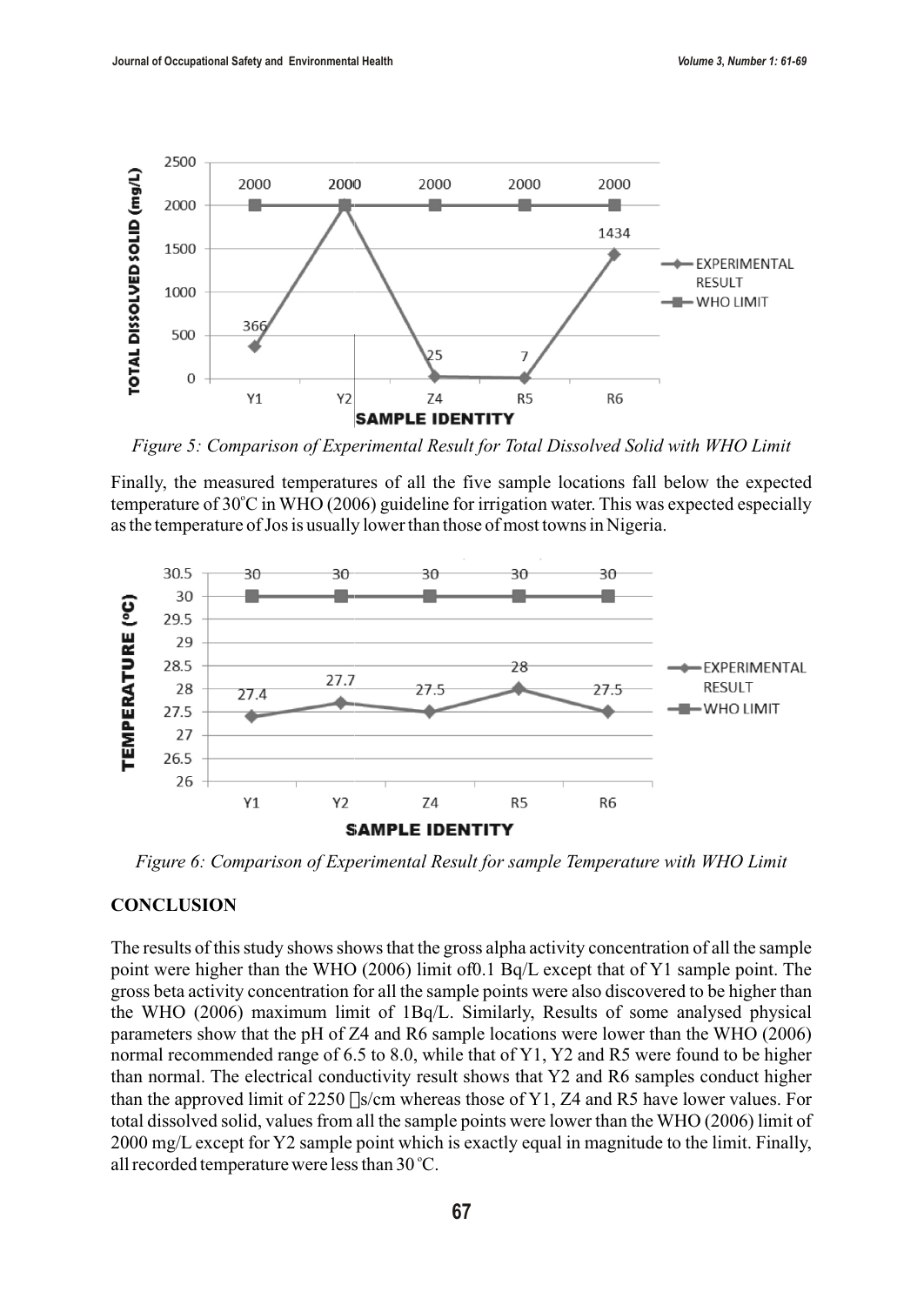# **RECOMMENDATIONS**

Based on the potential danger posed by the continuous discharge of these industrial wastewater into the municipal environment, the following recommendations were made:

- $\cdot$  An environmental and health impact assessment should be carried out to ascertain the extent of damage being caused by these effluents.
- $\div$  Regular monitoring of land, water and plants for pollution from industrial effluents by the appropriate government agencies.
- \* Strict legislations should be enacted to enforce standard practice of waste treatment Before disposal into the environment.

# **REFERENCES**

- Abdullahi S., Ndikilar C. E., Suleiman A. B. and Hafeez Y. H. (2016). Assessment of Heavy Metals and Radioactivity Concentration in Drinking Water Collected from Local Wells and Boreholes of Dutse Town, North West, Nigeria. *Journal of Environment Pollution and Human Health* 4 (1): 1 8.
- Akan J. C., Ogugbuaja V. O., Abdulrahman F. I. and Ayodele J. T. (2007). Determination of Pollutant Levels in Water of River Challawa and in Tap Water from Kano Industrial Area, Kano State, Nigeria. Research Journal of Environmental Sciences, 1: 211 219.
- Avwiri G. O., Osaralube G. O. and Alao A.A. (2011). Assessment of NORM Containing food Crops/Stuffs in OML 58 & OML 61 within the Niger Delta Region of Nigeria. *Greener Journal of Science, Engineering and Technological Research,* 1(1): 13 20.
- Bernard E. and Ogunleye A. (2015). Evaluation of Tannery Effluent Content in Kano Metropolis, Kano State, Nigeria. *International Journal of Physical Sciences* 10 (9): 306 310.
- Bichi M. H. and Bello U. F. (2013). Heavy Metal pollution in Surface and Ground Waters used for Irrigation alongRiver Tatsawarki in the Kano, Nigeria. IOSR Journal of Engineering 3(8): 1 -9 .
- Egwuonwu C. C., Uzoije A. P., Okafor V. C., Ezeanya N. C. and Nwachukwu M. U. (2012). Evaluation of the Effects of Industrial Waste Water Discharge on Surface Water (A Case Study of Nigeria Breweries PLC Enugu). Greener Journal on Physical sciences 2(3): 056 063.
- Ezeoha S. L. and Ugwuishiwu B. O. (2011). Status of Abattoir Wastes Research in Nigeria. National Journal of Technology 30 (2): 143 148.
- Faanu A., Adukpo O. K., Tettey-Larbi L., Lawluvi H., Kpeglo D. O., Darko E. O., Emi- Raynolds G., Awudu R. A., Kansaana C., Amoah P. A., Efa A. O., Ibrahim A. D., Agyeman B., Kpodzro R. and Agyeman L. (2016). Natural Radioactivity Levels in Soils, Rocks and Water at a Mining Concession of Perseus Gold Mine and Surrounding Towns in Central Region of Ghana. *Springerplus* 5: 98.
- Giwa Adewale (2014). Sustainable Waste Water Treatment The Way to go. The Nigerian Voice, (Abuja). Available at https://www.thenigerianvoice.com/news/ 150573/50/sustainable-wastewater-treatment-the-way-to-go.html Retrieved 7th November, 2016.
- Mc Graw-Hill. Radioactive Contamination. In: Encycopedia of Science and Technology, New York, Mc Graw-Hill inc. 2007, Volume 15 p159.
- Meindinyo R. K., & Agbalagba E. O. (2012). Radioactivity Concentration and Heavy Metal Assessment of Soil and Water in and Around Imirigin Oil Field, Bayelsa